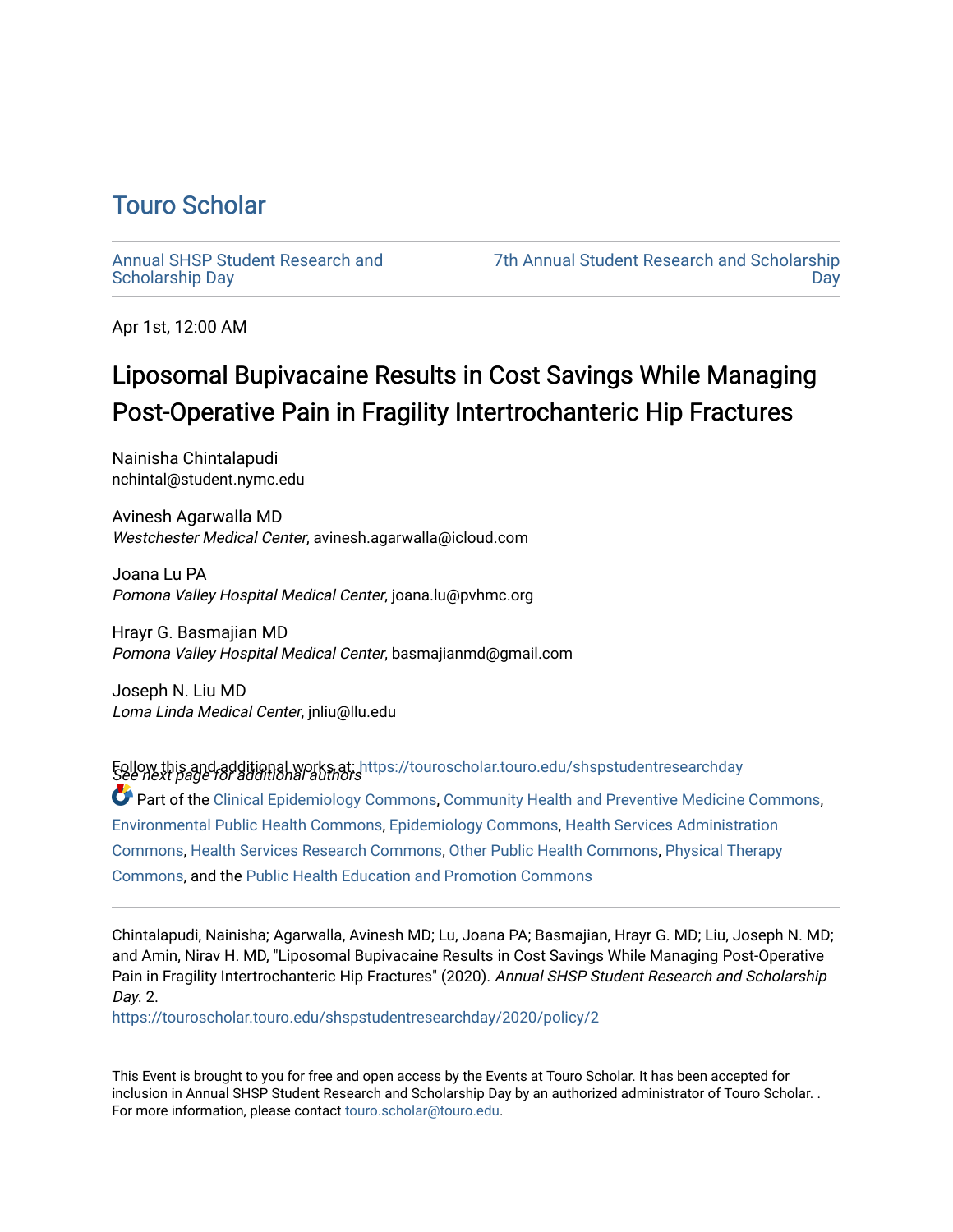## Presenter Information

Nainisha Chintalapudi, Avinesh Agarwalla MD, Joana Lu PA, Hrayr G. Basmajian MD, Joseph N. Liu MD, and Nirav H. Amin MD